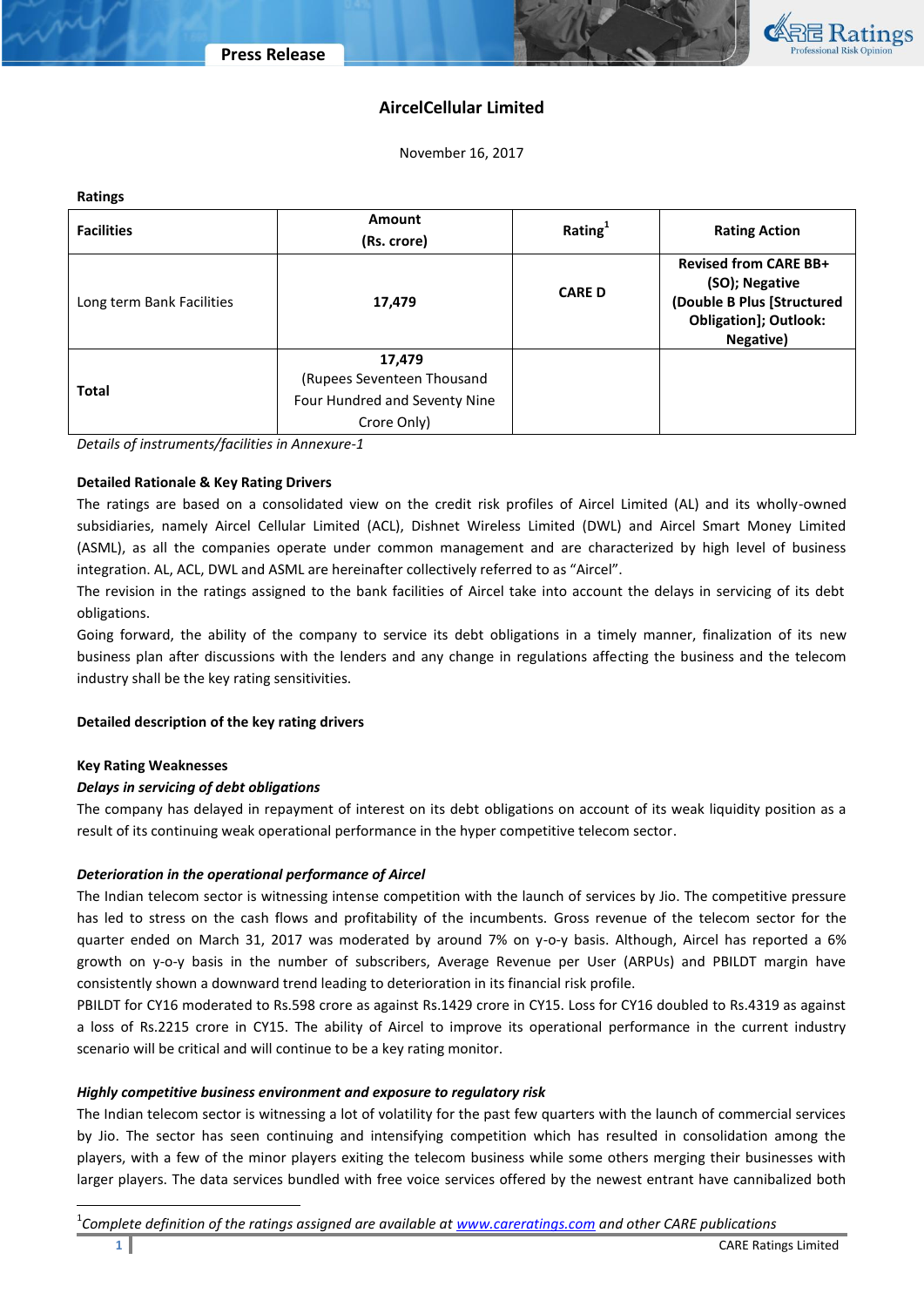

voice and data revenue stream of telecom service operators. With the ongoing tariff war among telecom service operators, ARPUs are showing a consistent downward trend. Revenue growth, as a result is also expected to be moderated, as telecom operators are offering very competitive service plans. This will also impact the government's share of revenue from the telecom sector as the government earns license fees based on the revenue of the telecom companies and taxes and levies.

## **Key Rating Strengths**

## *Long track record of the group*

Aircel started its operations with the launch of services in the Chennai circle in 1995. Since then, the company had expanded its operations and became a pan-India player. As on March 31, 2017, Aircel (AL, ACL and DWL) is present in 22 circles with a total subscriber base of around 90.9 million.

**Analytical approach:**The ratings consider a consolidated view on credit risk profiles of Aircel Limited and its wholly-owned subsidiaries namely Aircel Smart Money Limited, Aircel Cellular Limited and Dishnet Wireless Limited.

## **Applicable Criteria**

[Criteria on assigning Outlook to Credit Ratings](http://www.careratings.com/upload/NewsFiles/GetRated/Outlook%20Criteria.pdf) [CARE's Policy on Default Recognition](http://www.careratings.com/pdf/resources/CAREPolicyonDefaultRecognition.pdf) Financial ratios – [Non-Financial Sector](http://www.careratings.com/pdf/resources/FinancialratiosNonFinancialSector.pdf)

## **About the Company**

AL, together with two of its wholly owned subsidiaries ACL and DWL, provides 2G wireless telecom services in all the 22 circles of India and 3G services in 13 circles. ASML, another wholly owned subsidiary of AL, provides mobile banking services. As on March 31, 2017, Aircel has a subscriber base of approximately 90.9 million.

MCB, through Global Communication Service Holdings Limited and Deccan Digital Networks Private Limited, effectively holds approximately 73.99% equity interest in AL.

| <b>Brief Financials (Rs. crore)</b> | <b>CY15 (A)</b> | CY16(A)   |
|-------------------------------------|-----------------|-----------|
| Total operating income              | 11433           | 11630     |
| PBILDT                              | 1429            | 598*      |
| PAT                                 | (2215)          | (4319)    |
| Overall gearing (times)             | NΜ              | <b>NM</b> |
| Interest coverage (times)           | 0.80            | 0.52      |

*\*PBILDT arrived at Rs. 598 crore after including the BWA sale related regulatory payouts of Rs. 339 crore, excluding the same PBILDT comes out to Rs. 936 crore.* 

*CY: Calendar Year, A: Audited, NM: Not Meaningful*

**Status of non-cooperation with previous CRA:** 

Not Applicable

## **Any other information:**

Not Applicable

## **Rating History for last three years:** Please refer Annexure-2

*Note on complexity levels of the rated instrument: CARE has classified instruments rated by it on the basis of complexity. This classification is available at www.careratings.com. Investors/market intermediaries/regulators or others are welcome to write to care@careratings.com for any clarifications.*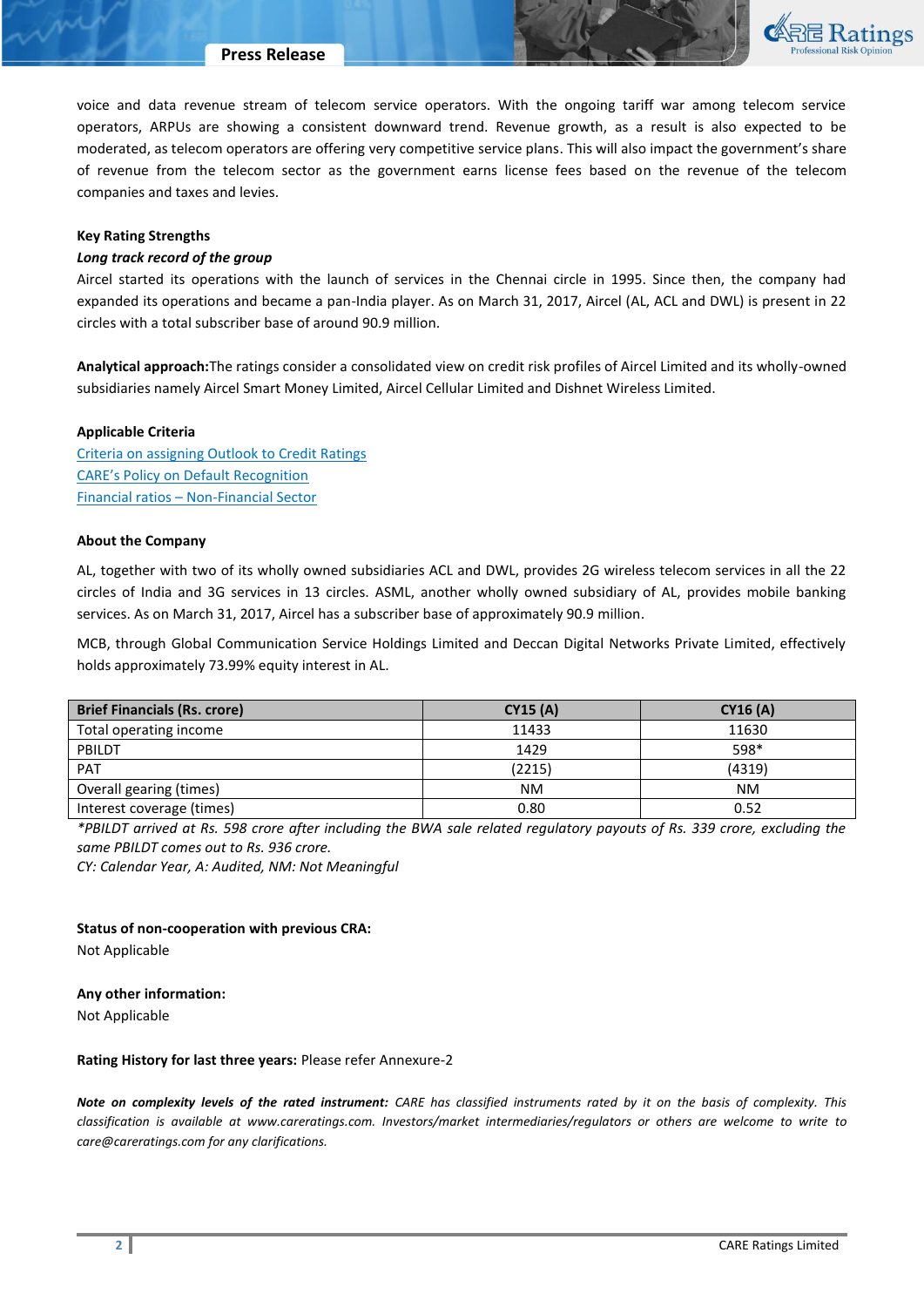

**Analyst Contact** Name: Mr Gaurav Dixit Tel: 011-45333235 Cell: 9717070079 Email: [gaurav.dixit@careratings.com](mailto:gaurav.dixit@careratings.com)

#### **\*\*For detailed Rationale Report and subscription information, please contact us a[t www.careratings.com](http://www.careratings.com/)**

#### **About CARE Ratings:**

CARE Ratings commenced operations in April 1993 and over two decades, it has established itself as one of the leading credit rating agencies in India. CARE is registered with the Securities and Exchange Board of India (SEBI) and also recognized as an External Credit Assessment Institution (ECAI) by the Reserve Bank of India (RBI). CARE Ratings is proud of its rightful place in the Indian capital market built around investor confidence. CARE Ratings provides the entire spectrum of credit rating that helps the corporates to raise capital for their various requirements and assists the investors to form an informed investment decision based on the credit risk and their own risk-return expectations. Our rating and grading service offerings leverage our domain and analytical expertise backed by the methodologies congruent with the international best practices.

#### **Disclaimer**

CARE's ratings are opinions on credit quality and are not recommendations to sanction, renew, disburse or recall the concerned bank facilities or to buy, sell or hold any security. CARE has based its ratings/outlooks on information obtained from sources believed by it to be accurate and reliable. CARE does not, however, guarantee the accuracy, adequacy or completeness of any information and is not responsible for any errors or omissions or for the results obtained from the use of such information. Most entities whose bank facilities/instruments are rated by CARE have paid a credit rating fee, based on the amount and type of bank facilities/instruments.

In case of partnership/proprietary concerns, the rating /outlook assigned by CARE is based on the capital deployed by the partners/proprietor and the financial strength of the firm at present. The rating/outlook may undergo change in case of withdrawal of capital or the unsecured loans brought in by the partners/proprietor in addition to the financial performance and other relevant factors.

# **Annexure-1: Details of Instruments/Facilities**

| Name of the<br><b>Instrument</b> | Date of<br><b>Issuance</b> | Coupon<br>Rate           | <b>Maturity</b><br>Date | Size of the Issue<br>(Rs. crore) | <b>Rating assigned</b><br>along with Rating<br><b>Outlook</b> |
|----------------------------------|----------------------------|--------------------------|-------------------------|----------------------------------|---------------------------------------------------------------|
| Non-fund-based - LT-<br>BG/LC    | ۰                          | $\overline{\phantom{a}}$ |                         | 3750.00                          | <b>CARE D</b>                                                 |
| Term Loan-Long Term              | -                          | $\overline{\phantom{a}}$ | <b>FY 24</b>            | 13729.00                         | CARE D                                                        |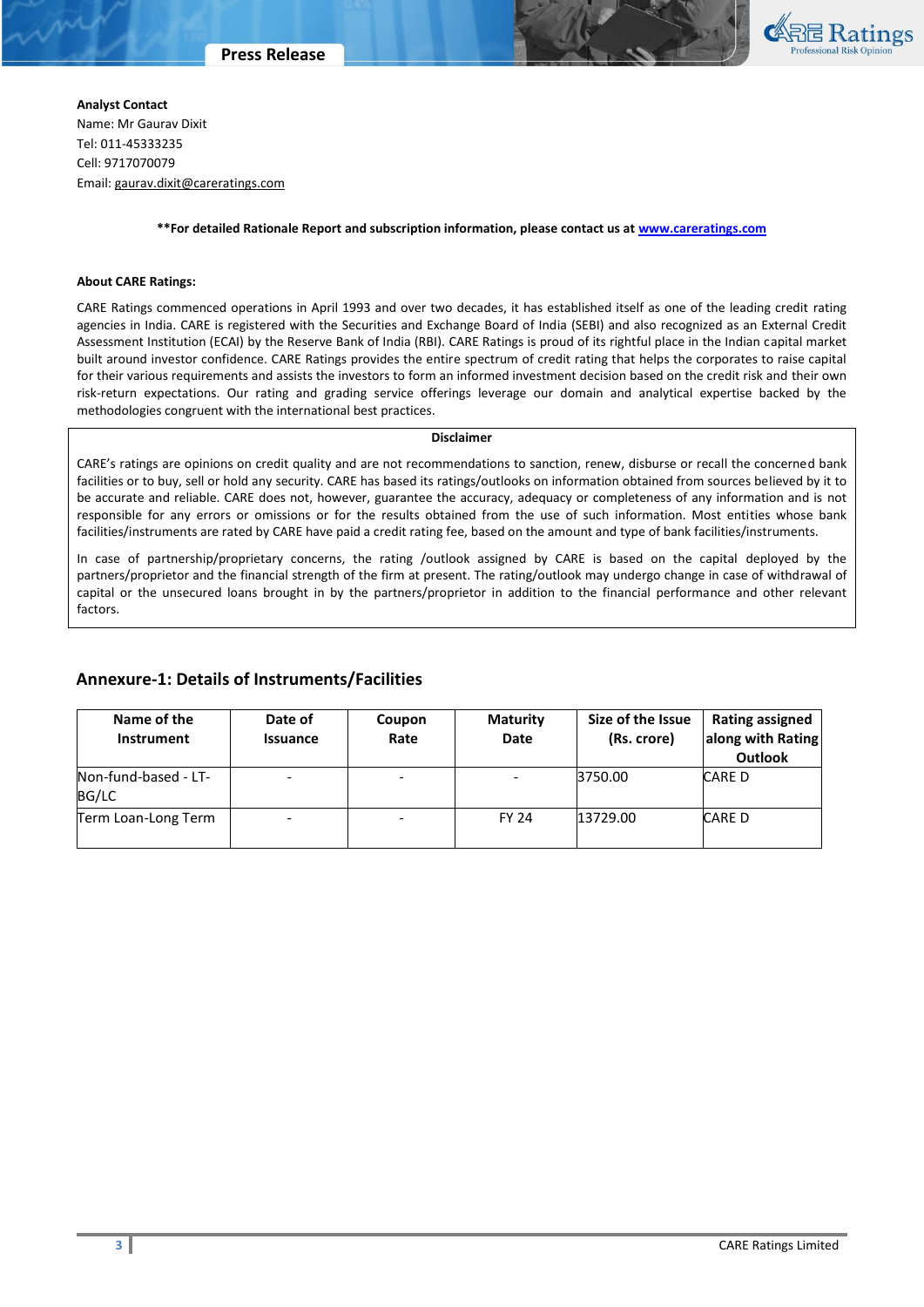



# **Annexure-2: Rating History of last three years**

| Sr. | Name of the             | <b>Current Ratings</b> |               | <b>Rating history</b> |                                   |                           |                   |               |
|-----|-------------------------|------------------------|---------------|-----------------------|-----------------------------------|---------------------------|-------------------|---------------|
| No. | Instrument/Bank         | <b>Type</b>            | <b>Amount</b> | Rating                | Date(s) &                         | Date(s) &                 | Date(s) &         | Date(s) &     |
|     | <b>Facilities</b>       |                        | Outstanding   |                       | Rating(s)                         | Rating(s)                 | Rating(s)         | Rating(s)     |
|     |                         |                        | (Rs. crore)   |                       | assigned in 2017-                 | assigned in               | assigned in       | assigned in   |
|     |                         |                        |               |                       | 2018                              | 2016-2017                 | 2015-2016         | 2014-2015     |
|     | 1. Non-fund-based - LT- | LT.                    | 3750.00       | CARE D                | 1) CARE BB+ (SO); 1) CARE A-      |                           | 1)CARE A-         | 1)CARE        |
|     | <b>BG/LC</b>            |                        |               |                       | Negative                          | (SO) (Under (SO)          |                   | BBB+ (SO)     |
|     |                         |                        |               |                       | $(11-Oct-17)$                     | Credit                    | $(13 - Jul - 15)$ | $(19-Aug-14)$ |
|     |                         |                        |               |                       | 2) CARE BBB- (SO) Watch)          |                           |                   |               |
|     |                         |                        |               |                       | Under Credit                      | $(21-Sep-16)$             |                   |               |
|     |                         |                        |               |                       | watch with                        | 2) CARE A-                |                   |               |
|     |                         |                        |               |                       | Negative<br>Implications)         | (SO)<br>$(15 - Jul - 16)$ |                   |               |
|     |                         |                        |               |                       | (28-Aug-17)                       |                           |                   |               |
|     |                         |                        |               |                       | 3) CARE BBB+ (SO)                 |                           |                   |               |
|     |                         |                        |               |                       | Under Credit                      |                           |                   |               |
|     |                         |                        |               |                       | watch with                        |                           |                   |               |
|     |                         |                        |               |                       | Developing                        |                           |                   |               |
|     |                         |                        |               |                       | Implications)                     |                           |                   |               |
|     |                         |                        |               |                       | $(07$ -Jul-17)                    |                           |                   |               |
|     |                         |                        |               |                       |                                   |                           |                   |               |
|     | 2. Term Loan-Long Term  | LT.                    | 13729.00      | <b>CARED</b>          | 1) CARE BB+ (SO); 1) CARE A-      |                           | 1)CARE A-         | 1)CARE        |
|     |                         |                        |               |                       | Negative                          | (SO) (Under (SO)          |                   | BBB+ (SO)     |
|     |                         |                        |               |                       | $(11-Oct-17)$                     | Credit                    | $(13 - Jul - 15)$ | $(19-Aug-14)$ |
|     |                         |                        |               |                       | 2)CARE BBB- (SO) Watch)           |                           |                   |               |
|     |                         |                        |               |                       | Under Credit                      | $(21-Sep-16)$             |                   |               |
|     |                         |                        |               |                       | watch with                        | 2) CARE A-                |                   |               |
|     |                         |                        |               |                       | Negative                          | (SO)                      |                   |               |
|     |                         |                        |               |                       | Implications)                     | $(15 - Jul - 16)$         |                   |               |
|     |                         |                        |               |                       | (28-Aug-17)                       |                           |                   |               |
|     |                         |                        |               |                       | 3) CARE BBB+ (SO)<br>Under Credit |                           |                   |               |
|     |                         |                        |               |                       | watch with                        |                           |                   |               |
|     |                         |                        |               |                       | Developing                        |                           |                   |               |
|     |                         |                        |               |                       | Implications)                     |                           |                   |               |
|     |                         |                        |               |                       | $(07$ -Jul-17)                    |                           |                   |               |
|     |                         |                        |               |                       |                                   |                           |                   |               |